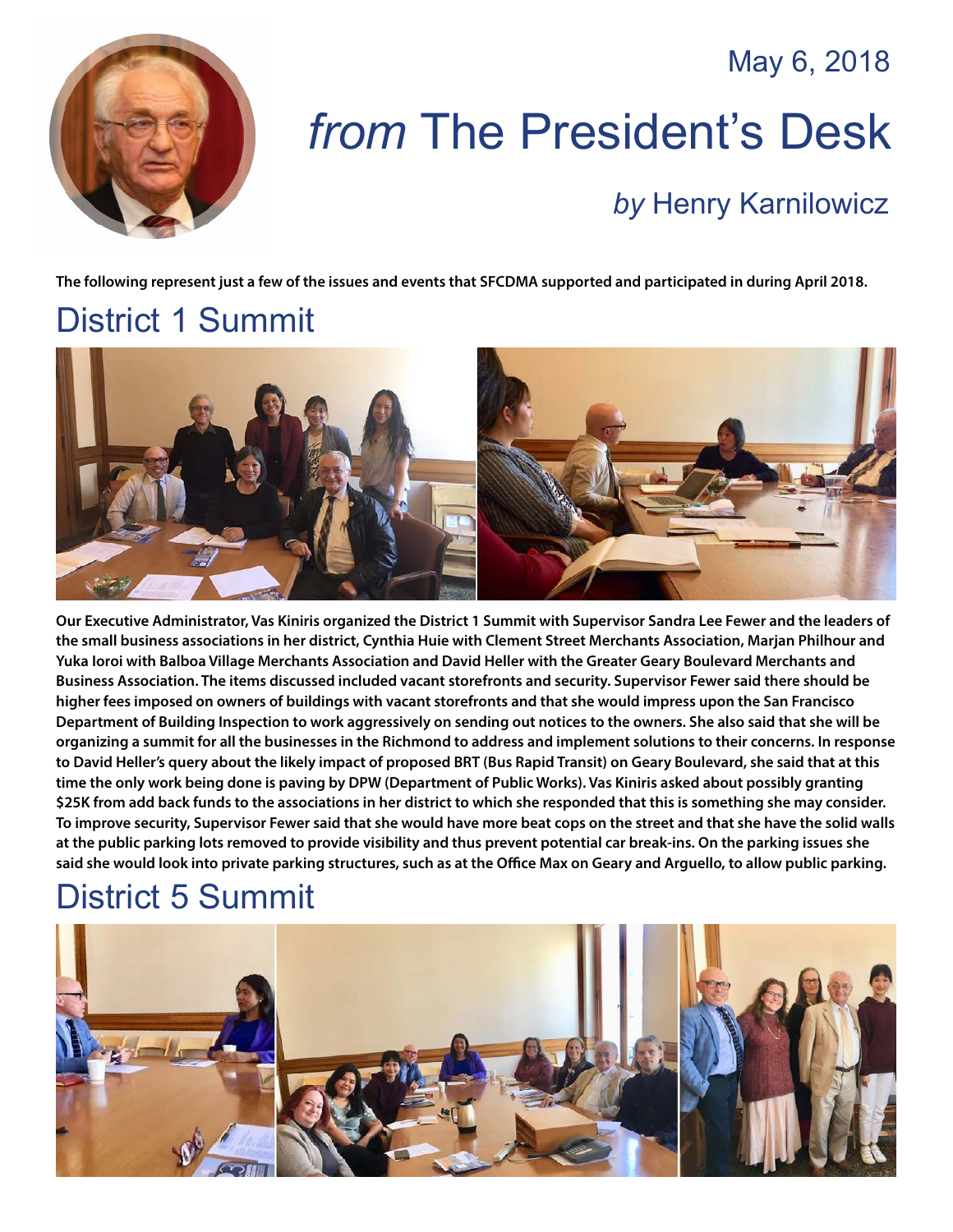**Our Executive Administrator Vas Kiniris organized the District 5 Summit with Board of Supervisors President and District 5 Supervisor, London Breed and the leaders of the small business associations in her district: Christin Evans with Haight Ashbury Merchants Association, Giselle Gyalzen with the Divisadero Merchants Association, Susannah Wise and Angela Petit-Taylor with the Inner Sunset Merchants Association, Robert Anton Patterson with the Lower Haight Merchants and Neighbors Association and Corina Nurimba with the Hayes Valley Neighborhood Association. Issues raised included security and grab-and-run crimes, for which President Breed said she is increasing beat cops. Another issue is the impact of restricted street parking for contractors doing work on street improvements, including bulb outs, when frequently there is no work being done yet public parking is not permitted. President Breed said that efforts would be made to have contractors make public parking available when there is no construction. Along Upper Haight there are many vacancies which contribute to blight. President Breed assured us she would pursue building owners with vacant storefronts to have them pay a vacancy fee and to actively seek tenants. She would also encourage property owners to work with the small business associations to allow pop-ups, art shows, food and other events and lighting and window decorations. When asked about contributing \$25K to the D5 small business associations from add back funds for marketing and beautification she said that an RFP would be required.**

#### Chinatown Accessible Entry Merchant Walk



**With the recent passage of the Accessible Entrance Ordinance, this was the second Merchant Walk with the San Francisco Department of Building Inspection staff, including Director, Tom Hui, Communications Officer, Bill Strawn, Communications Director, Lily Madjus, Disability Access Coordinator at DPW, Kevin Jensen, Executive Director at Office of Small Business, Regina Dick-Endrizzi, board member of Chinatown Merchants Association, Eva Lee, and others from the Chinatown community and Chinese press. The walk along Grant Avenue included stops at several stores and explanations to the store owners of what will be required to comply with the ordinance. The last stop was at China Live on Broadway where District 3 Supervisor Aaron Peskin joined the entourage and spoke about the program.** 

**The ordinance affects commercial, publicly accessible store front entrances and, even though it is the property owners who are notified and are responsible for compliance, many store owners may have leases requiring them to comply. All store owners are advised to review their leases.** 

**For more information visit: <www.sfdbi.org/businessentrance>**

# Yelp Workshop

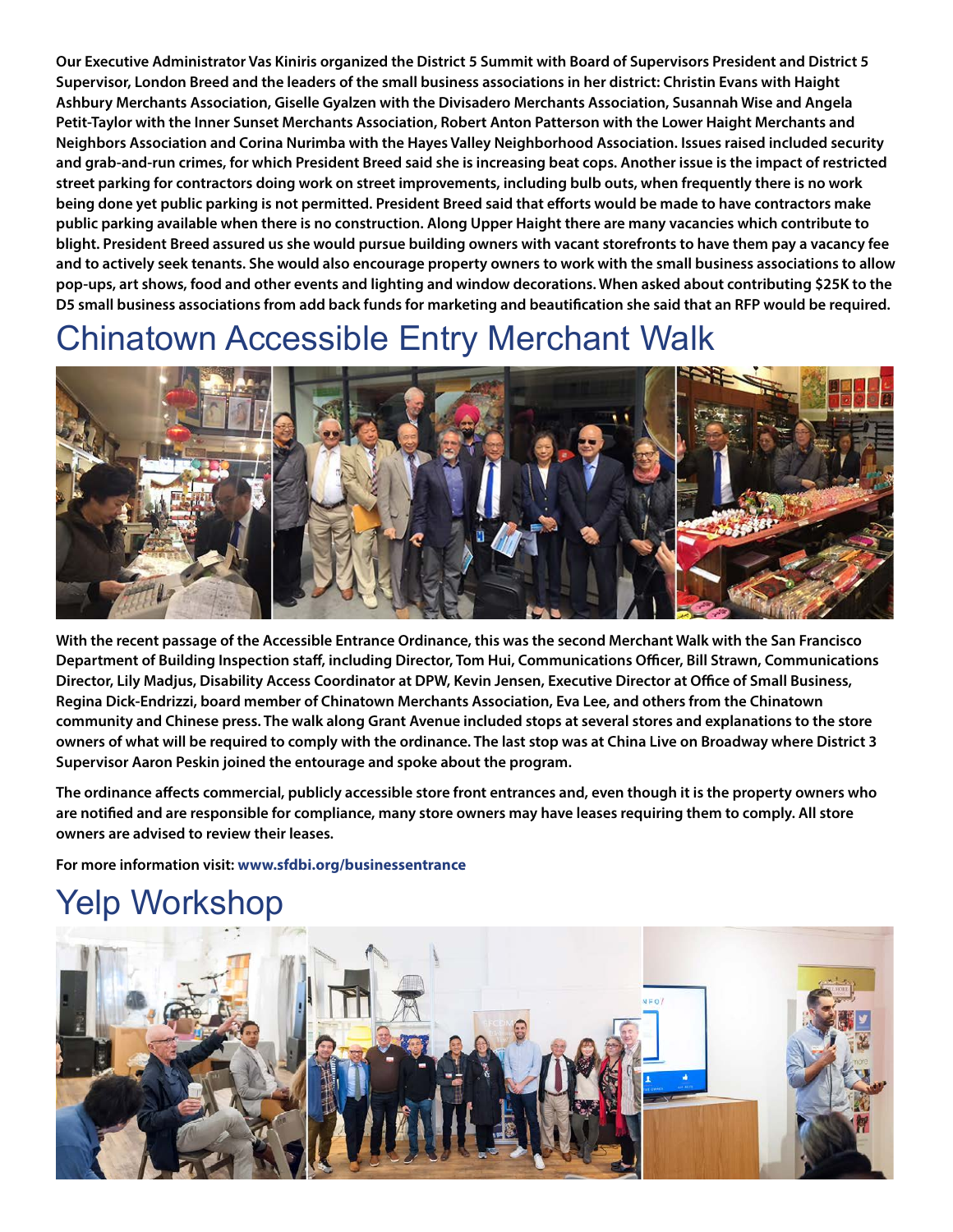**Zinc Details hosted the Yelp Member Workshop - the latest in our series of workshop collaborations with partners in the tech industry. Fifty interested small business guests were present and Matt Donzella, Local Business Manager at Yelp, was the speaker.** 

**Workshop topics included:**

- **• How to stand out and generate more leads**
- **• Learn from your peers about navigating the world of online reviews**
- **• How to make your business page stand out with so many other businesses on Yelp**
- **• Marketing your business without a big budget**
- **• Using Yelp's free tools to optimize your listing and attract new customers**
- **• The ins and outs of online reviews and tips on how to utilize Yelp's tools to respond**

**At SFCDMA we feel it is our responsibility to present digital tools like Yelp to our merchant associations and to help educate their members so their businesses can thrive in the digital age.** 

### Northern California Concierge Association Trade Show



**This year's Trade Show was at the Grand Hyatt in Union Square and, as always, it was a wonderful event for the marketing of the San Francisco Council of District Merchants Associations and all our associations. We got wind of this event a bit late as it is usually held bi-annually, and considering that there was an event last year we had to kick into top gear to get our act together. Within two weeks our Executive Director Vas Kiniris and our graphic designer Dominic Lloyd, of [Lloyd Design,](https://www.lloyddesign.net/) produced a beautiful map showing locations, transportation details and brief descriptions of each of our 31 associations.** 

**I extend a sincere "thank you" to Jean Feilmoser, Board Member of the Mission Merchants Association, who connected us with the NCCA a few years back, and also to Daniel Bergerac, President of Castro Merchants, Richard Magary, Administrator of Castro Merchants, Eva Lee, Board Member of Chinatown Merchants Association, and Maryo Mogannam, Board Member of West Portal Merchants Association. Of course we could not have pulled it off without the tremendous efforts of our Executive Administrator Vas Kiniris, who worked really hard to gather all the materials and set up our table, and Yuka Ioroi, who was a charming and awesome salesperson!**

## PS and Airbnb Merchant Walk